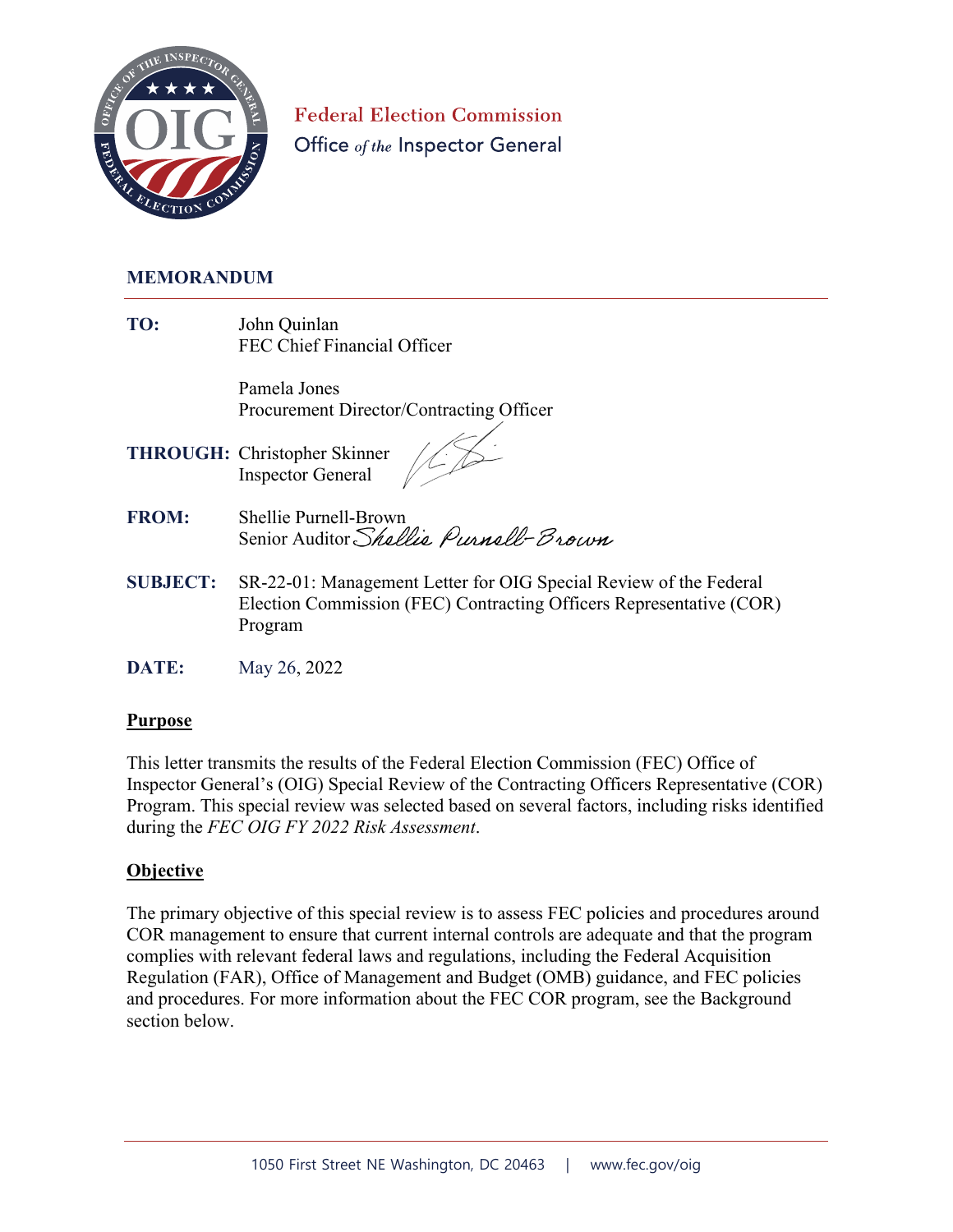## **Criteria**

- FAR Parts 1.602-2 and 2.101
- OMB Office of Federal Procurement Policy's (OFPP) "Revisions to the Federal Acquisition Certification for Contracting Officer's Representatives (FAC-COR)"
- OFPP's Federal Acquisition Institutes (FAI) Continuous Learning Requirements

## **Scope**

Our review concentrated on the COR certification process and COR training. We selected a random sample of 10 (22%) active employees serving as CORs during the period of FY 2019 to FY 2021.

## **Work Performed**

We reviewed applicable FEC related policies and procedures to determine if they were aligned with the FAC-COR. We then selected a random sample of 10 (22% of the population) active CORs during the review period. For the CORs selected, we obtained and reviewed supporting documentation to ensure each COR:

- Had an authorized COR Designation Letter,
- Had the proper COR Certification, and
- Obtained the required number of Continuous Learning (CL) points.<sup>1</sup>

# **Observations**

1. The Procurement Office maintains COR certification and CL tracking processes but those processes are not memorialized

CORs are required to complete applicable training and CL points based on their COR level to obtain initial COR certification and semi-annual recertification. The Procurement Office reported that it captures each CORs certification/recertification dates and tracks training with a COR tracker spreadsheet. Monitoring compliance with COR regulations and applicable guidance is a key internal control which reduces the risk that management would fail to identify a COR who did not meet applicable CL requirements. According to the Government Accountability Office's Green Book, internal control procedures should be included in formal written policies and/or procedures. Memorializing Procurement's COR certification and CL tracking processes also increases the likelihood that this control process will continue to operate effectively in the event of employee turnover.

<sup>&</sup>lt;sup>1</sup>One classroom hour is equal to one CL point.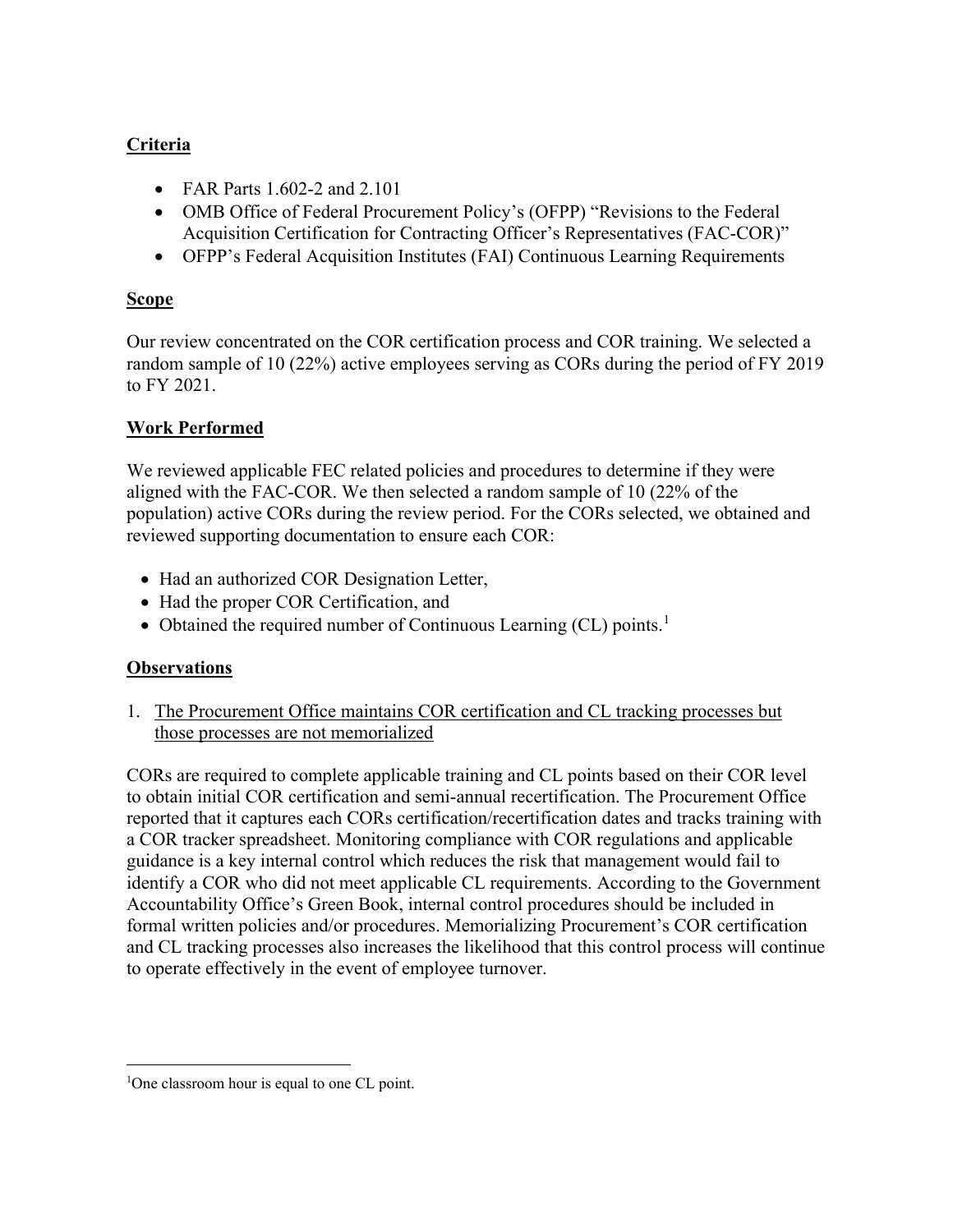2. The OFPP highly recommends that COR responsibilities be incorporated as a critical element in the annual performance plans of employees with COR responsibilities at Levels II and III

The OFPP does not require COR responsibilities to be included as a critical element in employee annual performance plans. However, the OFPP recommends this as a best practice to ensure COR activities and expectations are achieved.

### 3. The OFPP has implemented a standard biennial COR recertification reporting period

During this review, it came to our attention that OFPP has transitioned to a common biennial COR recertification reporting period for all FAC-CORs. The new standard reporting period became effective on May 1, 2022. The OIG acknowledges that the FEC issued an agencywide email on May 10, 2022, confirming that the FEC has implemented the common COR recertification reporting period. Consolidating all CORs to the same recertification reporting period should improve the efficiency of the COR certification monitoring process.

### **Conclusion**

Based on the work performed, all CORs selected for testing had an approved COR Designation Letter, obtained the proper COR certification level and required CL points. We conclude that the FEC has implemented applicable FAC-COR requirements. However, the FEC OIG is proposing two recommendations to enhance alignment with the FAC-COR and improve the operating effectiveness of COR monitoring controls.

### **Recommendations**

1. The Procurement Office should memorialize the COR certification tracking procedures it has implemented.

2. In the course of certifying CORs, the Procurement Officer should encourage supervisors to include COR activities in performance plans for employees with COR responsibilities at Level II and III. In addition, the Procurement Officer should consider including related language in the standard COR designation letters.

### **Management Response**

The Office of the Office of the Chief Financial Officer (OCFO) recognizes the importance of an effective Contracting Officers Representative (COR) program in supporting the agency's mission. We are pleased that the Office of Inspector's (OIG) special review found that the agency had implemented applicable FAC-COR requirements and that tested CORs were appropriately certified and maintained necessary continuous learning points. These conclusions show growth in the program and confirm the program's ability to support important FEC functions.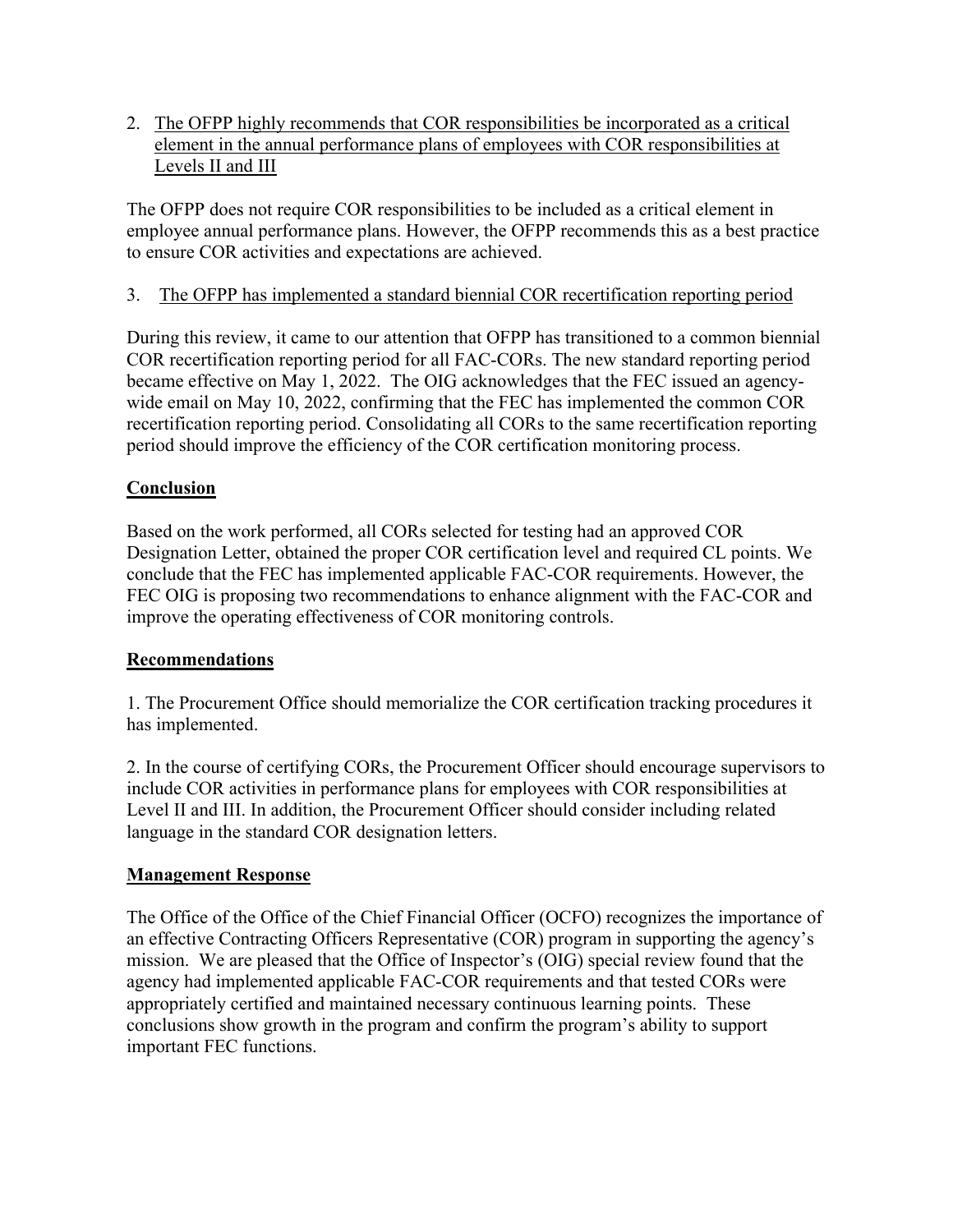OCFO also agrees with OIG's recommendation to "memorialize the COR certification tracking procedures it [the Procurement Office] has implemented." The Procurement Office intends to update the relevant procedures to reflect its current tracking processes.

We also support supervisors incorporating COR duties under existing critical elements in performance plans, where appropriate. To implement this recommendation, we intend to include language in COR designation letters encouraging supervisors to incorporate COR duties into performance plans where warranted. We note, however, that the inclusion of COR duties is ultimately up to each individual supervisor, as the procurement office does not control employee performance plans and most underlying contract management functions reside at the program level. This is one reason why most CORs are subject-matter-experts on the contracts that they oversee and reside in appropriate expert areas of the agency. Also, the proportion of COR duties to overall duties will vary by employee.Given that, the supervisors will require some flexibility in determining the appropriate level or way to incorporate COR duties into performance plans, if warranted.

We thank the OIG for its work on the COR special review and look forward to working with it to promote an effective COR program.

### **Background**

On September 6, 2011, OMB issued a memorandum communicating the revisions to the FAC-COR requirements. The purpose of the FAC-COR is to "establish general training, experience and development requirements for CORS…" The new requirements became effective on January 1, 2012. The previous COR requirements (FAC-COTR) required only one level of certification for all CORs, and the new FAC-COR requires three levels of certification.

During the transition to define FAC-COR levels, agencies had the discretion to grandfather existing CORs in at Level I, Level II, and/or reassign to level III after validating their experience and competency. Upon being grandfathered in or reassigned, CORs are required to follow the CL requirements for their new COR level as follows:

| <b>FAC-COR Requirements</b>    |                |                             |                               |
|--------------------------------|----------------|-----------------------------|-------------------------------|
| <b>Requirements for:</b>       | <b>Level I</b> | <b>Level II</b>             | <b>Level III</b>              |
| Experience*                    | None           | 1 year of COR<br>experience | 2+ years of COR<br>experience |
| <b>Initial COR</b><br>Training | 8 hours        | 40 hours                    | 60 hours                      |
| <b>Continuous</b><br>Learning  | 8 CL points    | 40 CL points                | 60 CL points                  |

\*Experiences includes work performed on a job that relates directly to COR responsibilities.

Before an employee can be certified as a COR, they must complete the applicable COR specific training requirements per the table above.